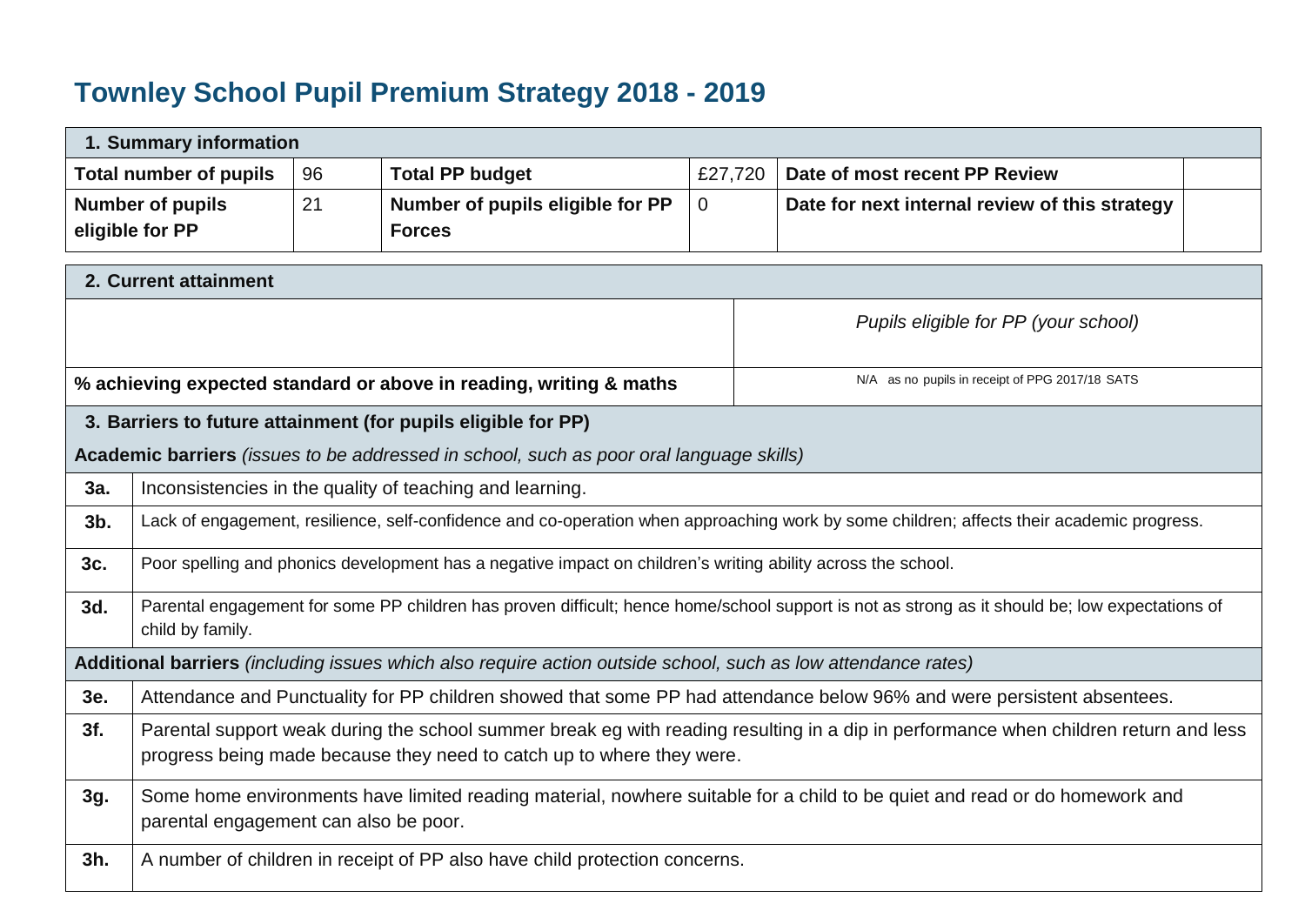| 3i.            | Children eligible for PP have high mobility.                                                                                                                                                             |                                                                                                                                                                                                                                                                        |  |  |  |  |
|----------------|----------------------------------------------------------------------------------------------------------------------------------------------------------------------------------------------------------|------------------------------------------------------------------------------------------------------------------------------------------------------------------------------------------------------------------------------------------------------------------------|--|--|--|--|
| 3j.            | Some children eligible for PP have limited access to opportunities outside of such as music lessons, clubs, visits and real life<br>experiences due to poverty at home, and limited access to transport. |                                                                                                                                                                                                                                                                        |  |  |  |  |
|                | 4. Intended outcomes (specific outcomes and how they will be                                                                                                                                             | <b>Success criteria</b>                                                                                                                                                                                                                                                |  |  |  |  |
|                |                                                                                                                                                                                                          |                                                                                                                                                                                                                                                                        |  |  |  |  |
| 4a             | Improve reading skills of children eligible for PP                                                                                                                                                       | Outcomes for all year groups are in line with PP children nationally. Reading,<br>children make 6 steps reading progress in target tracker.                                                                                                                            |  |  |  |  |
| 4 <sub>b</sub> | Accelerate progress of children eligible for PP                                                                                                                                                          | Analysis of data and monitoring of PP group will show that these children are<br>making progress at least in line with their peers and in 50% of cases progress<br>will be accelerated: 6 steps on target tracker over the academic year. (Usual<br>progress 5 steps). |  |  |  |  |
| 4c             | Improve attendance and punctuality of children eligible for PP                                                                                                                                           | Continue with targeting children as soon as attendance and punctuality falls.                                                                                                                                                                                          |  |  |  |  |
| 4d             | Increase the number of children eligible for PP reaching the higher<br>standard in reading at the end of KS2.                                                                                            | There is an increase in the % age of PP children reaching the higher<br>standard in reading at the end of each KS.                                                                                                                                                     |  |  |  |  |
| 4e             | For all children to approach and overcome challenges in a positive<br>way.                                                                                                                               | Fewer PP children will have difficulty in social situations; This will be<br>monitored through behaviour records.                                                                                                                                                      |  |  |  |  |
| 4f             | For children eligible for PP to achieve the same as non PP children<br>in phonics.                                                                                                                       | For 80% of year 1 PP children to pass the phonics test in 2019.                                                                                                                                                                                                        |  |  |  |  |
| 4g             | Increase parental engagement through workshops and FOTS role                                                                                                                                             | High attendance at parent workshops, PTA Functions and parents evening.<br>Increase in the number of parents attending; monitor numbers over 2018/19.                                                                                                                  |  |  |  |  |

## **5. Review of expenditure**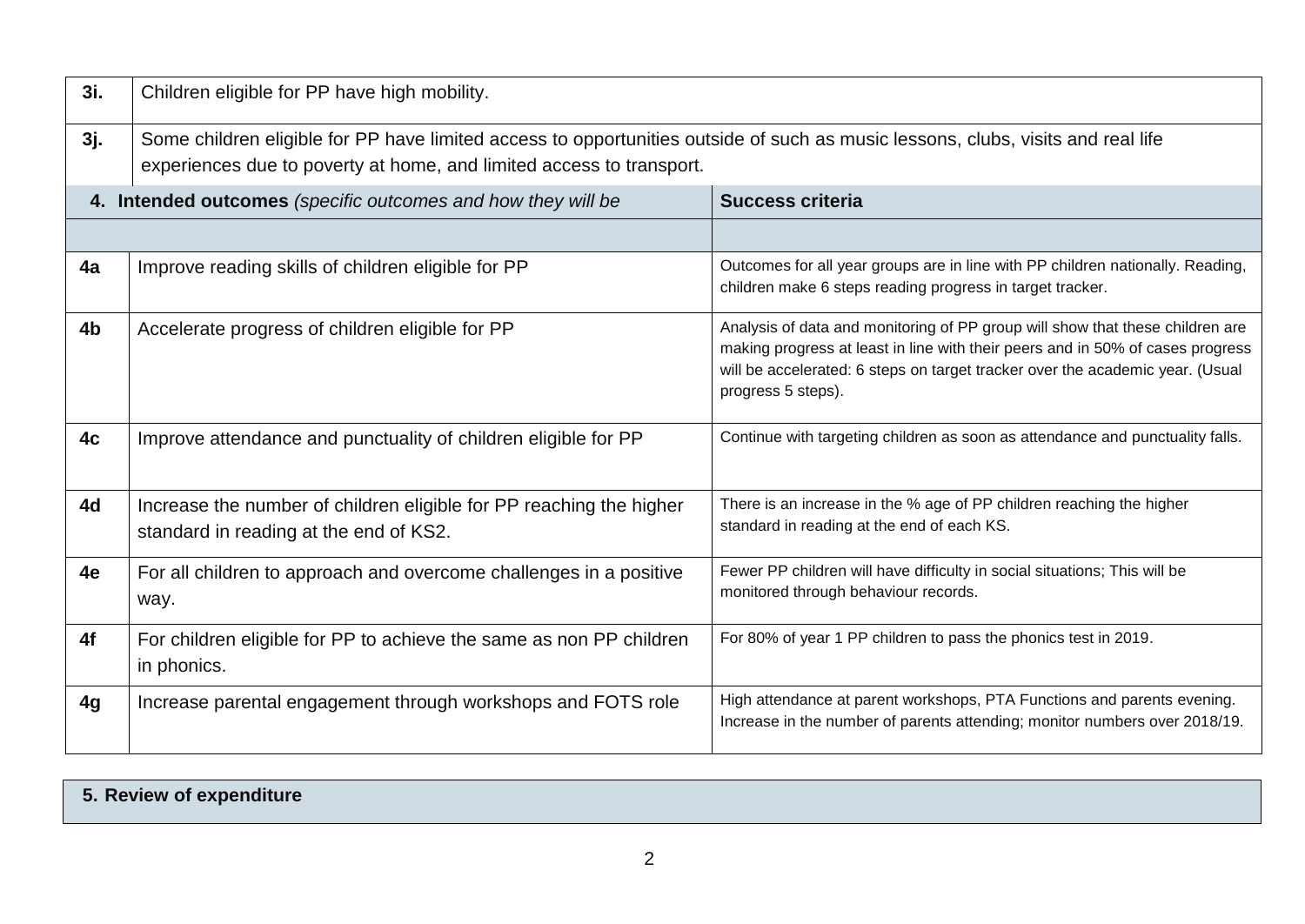| <b>Previous Academic Year 2017/18</b>                                                                                                                  |             |                                                                                                                                         |                                                                                                                                                                                                                                                                                                                                                                                                                                                                                                    |  |  |  |
|--------------------------------------------------------------------------------------------------------------------------------------------------------|-------------|-----------------------------------------------------------------------------------------------------------------------------------------|----------------------------------------------------------------------------------------------------------------------------------------------------------------------------------------------------------------------------------------------------------------------------------------------------------------------------------------------------------------------------------------------------------------------------------------------------------------------------------------------------|--|--|--|
| <b>Item/project</b>                                                                                                                                    | <b>Cost</b> | <b>Objective</b>                                                                                                                        | <b>Outcome</b>                                                                                                                                                                                                                                                                                                                                                                                                                                                                                     |  |  |  |
| TA support in class to run interventions<br>and to provide additional support to<br>pupils in receipt of PP during lesson<br>time.                     | £8000       | To ensure that progress of pupils in receipt of<br>PP is accelerated.                                                                   | Due to small cohorts of children, the<br>progress of pupils is too variable<br>across the school to generalise. A<br>detailed breakdown is available in<br>school.                                                                                                                                                                                                                                                                                                                                 |  |  |  |
| Additional interventions and resources<br>to support with behaviour, social and<br>emotional needs in EYFS and KS2                                     | £2000       | To support pupils in receipt of PP with their<br>behavioural, social and emotional needs                                                | There were significantly fewer<br>behaviour incidents recorded for<br>children in receipt of PP in Y5/6.<br>These children can speak at length<br>about the improvements in their own<br>behaviour and interactions. There<br>have been no exclusions of children<br>eligible for PP.<br>The children in EYFS and Y3/4, were<br>able to stay in school and be<br>supported without the need for<br>exclusion as additional support was<br>put in place for break times to<br>improve social needs. |  |  |  |
| To improve the behaviour of pupils in<br>receipt of PP during lesson time,<br>through increased engagement in<br>lessons, by using practical resources | £800        | To ensure pupils are able to participate in<br>lessons, in particular maths, by having<br>visual/practical resources to enable improved | Behaviour incidents in KS1 and 2<br>have seen a reduction as children are<br>engaged in lessons, particularly in<br>maths. In EYFS where children in                                                                                                                                                                                                                                                                                                                                               |  |  |  |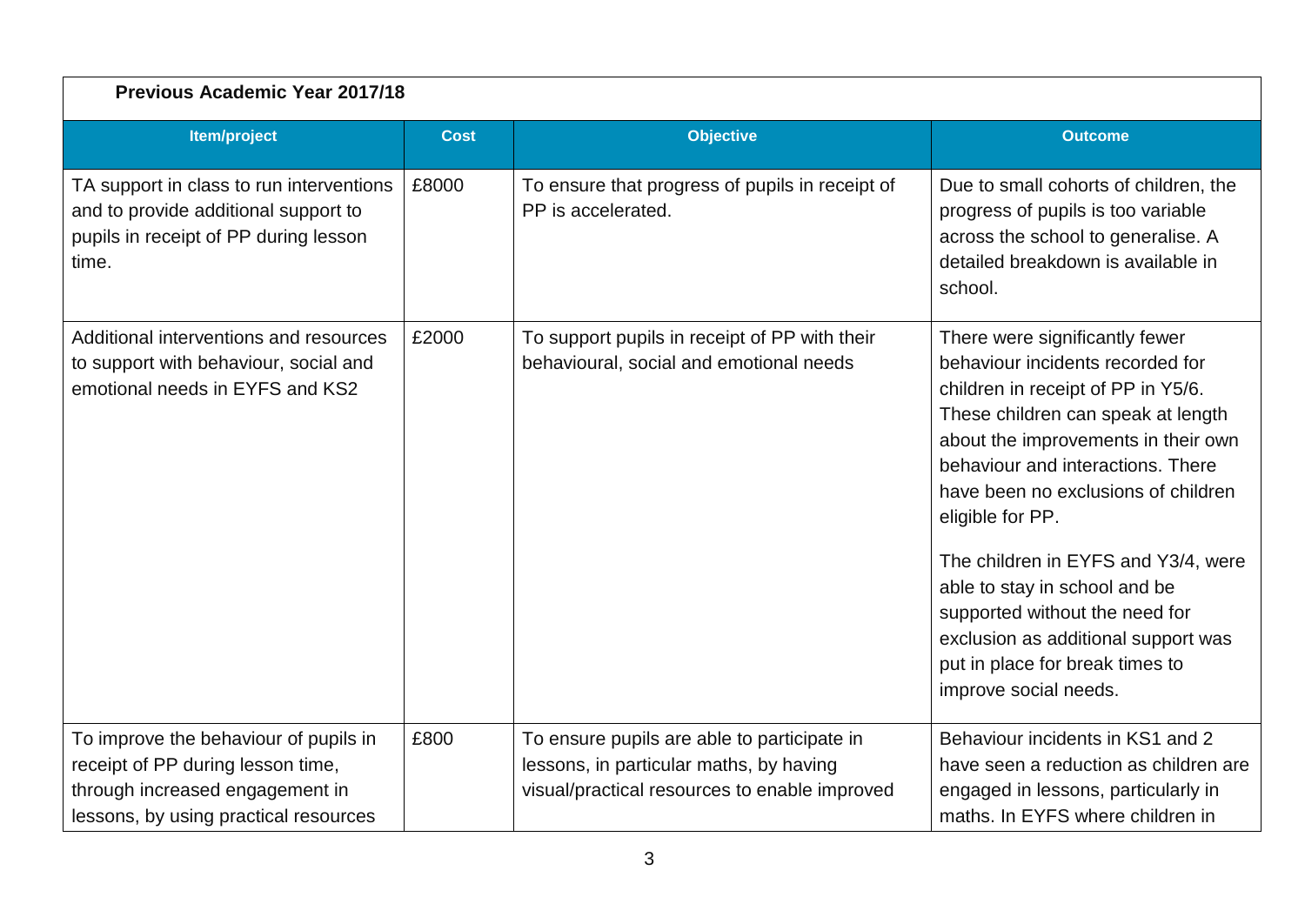| to support learning.                                                                                                 |       | progress.                                                                                                                                                                | receipt of PP don't have SEND they<br>have been engaged in lessons.                                                                                                                                                                                                                                                       |
|----------------------------------------------------------------------------------------------------------------------|-------|--------------------------------------------------------------------------------------------------------------------------------------------------------------------------|---------------------------------------------------------------------------------------------------------------------------------------------------------------------------------------------------------------------------------------------------------------------------------------------------------------------------|
| Maths interventions targeted at pupils<br>in receipt of PP, including purchase of<br>Numicon intervention materials. | £3000 | To ensure that maths progress of pupils in<br>receipt of PP is accelerated.                                                                                              | Numicon resources have boosted the<br>progress of pupils in receipt of PP<br>who also have SEND. Due to small<br>cohorts of children, the progress of<br>pupils is too variable across the<br>school to generalise. A detailed<br>breakdown is available in school.                                                       |
| Additional reading materials for<br>children in receipt of PP regardless of<br>ability.                              | £250  | To ensure that all children in receipt of PP are<br>able to maintain progress in reading, through<br>reading for pleasure.                                               | Targeted more able children in<br>receipt of PP have made progress<br>with reading. Pupil voice reports that<br>they are enjoying reading and are<br>reading more at home. These<br>Children have even signed up for the<br>summer reading challenge at the<br>library.                                                   |
| Free lunchtime sports clubs to support<br>behaviour and skill/interests of boys in<br>receipt of PP                  | £1800 | To reduce incidents of bad behaviour during<br>lunchtimes of boys in receipt of PP ensuring<br>they are in the best possible place to start<br>lessons in the afternoon. | Lunchtimes have seen a reduction in<br>behaviour incidents for all but one<br>pupil. The children reported that they<br>would like these to remain, with the<br>addition of a lunchtime football club!<br>Teachers report that the behaviour of<br>these targeted children has also<br>improved greatly in the afternoon. |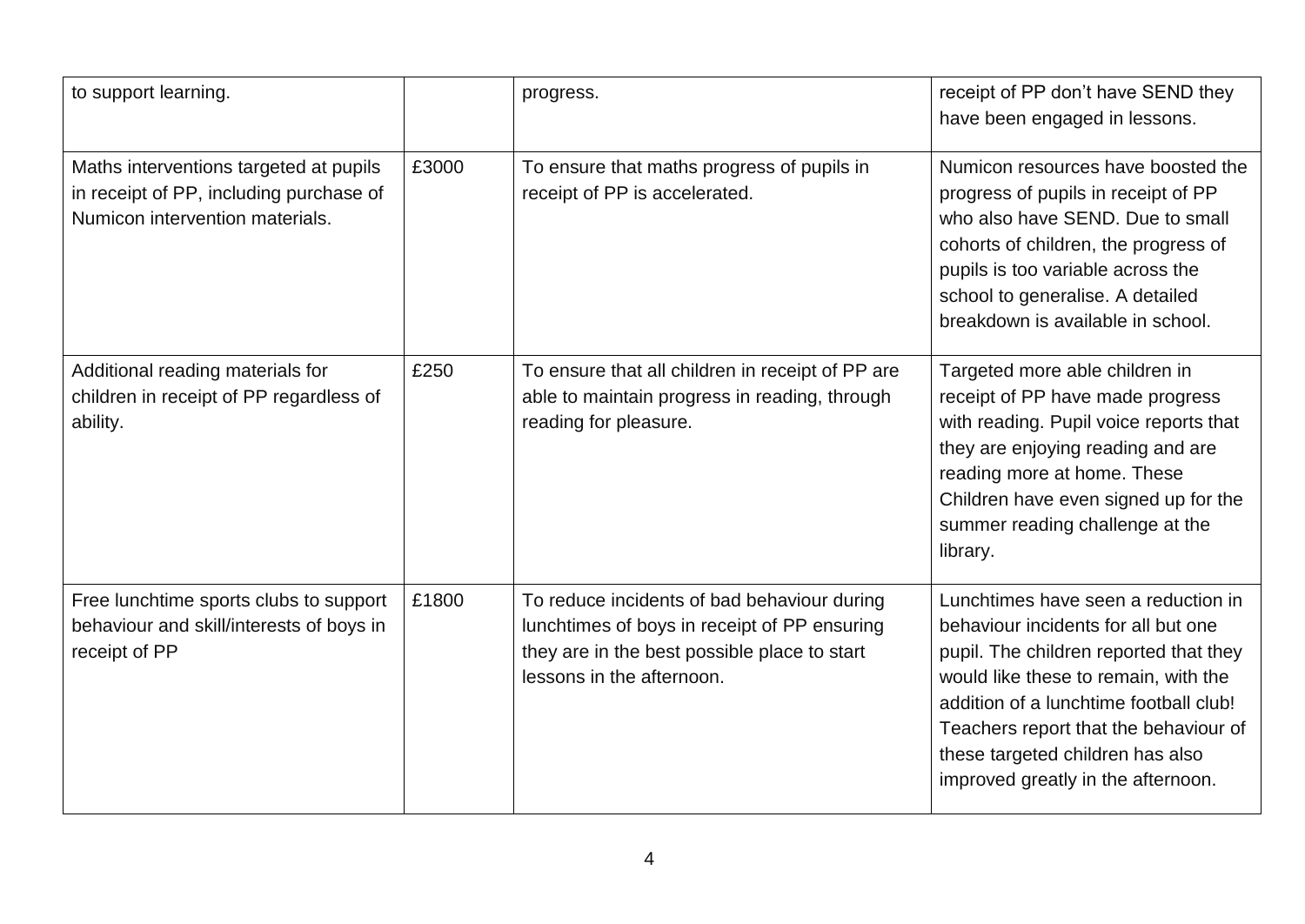| Subsidised Start Active club before<br>school daily.                                                               | £1440 | To encourage good attendance at school.                                           | The children who use Start Active<br>have seen a significant improvement<br>in attendance and are in school<br>before the start of the main school<br>day. However those children who did<br>not attend start active have continued<br>to have issues with attendance, the<br>school has taken robust action to deal<br>with this. An unintended benefit to<br>Start Active is that the PP child who<br>attend regularly have seen their<br>parents return to work as they have<br>been able to afford childcare. |
|--------------------------------------------------------------------------------------------------------------------|-------|-----------------------------------------------------------------------------------|-------------------------------------------------------------------------------------------------------------------------------------------------------------------------------------------------------------------------------------------------------------------------------------------------------------------------------------------------------------------------------------------------------------------------------------------------------------------------------------------------------------------|
| To provide PE kit for targeted pupils in<br>receipt of PP.                                                         | £100  | To ensure pupils in receipt of PP are ready to<br>learn and prepared for lessons. | All PP children have taken part in PE<br>lessons.                                                                                                                                                                                                                                                                                                                                                                                                                                                                 |
| To subsidise the cost of school trips,<br>including the residential for children in<br>receipt of PP if necessary. | £600  | To develop the confidence and independence of<br>pupils in receipt of the PP.     | All but one child in receipt of PP went<br>on the residential to Burwell House.<br>All PP children attended school trips.<br>One child has pledged to become an<br>author following a special trip to<br>London.                                                                                                                                                                                                                                                                                                  |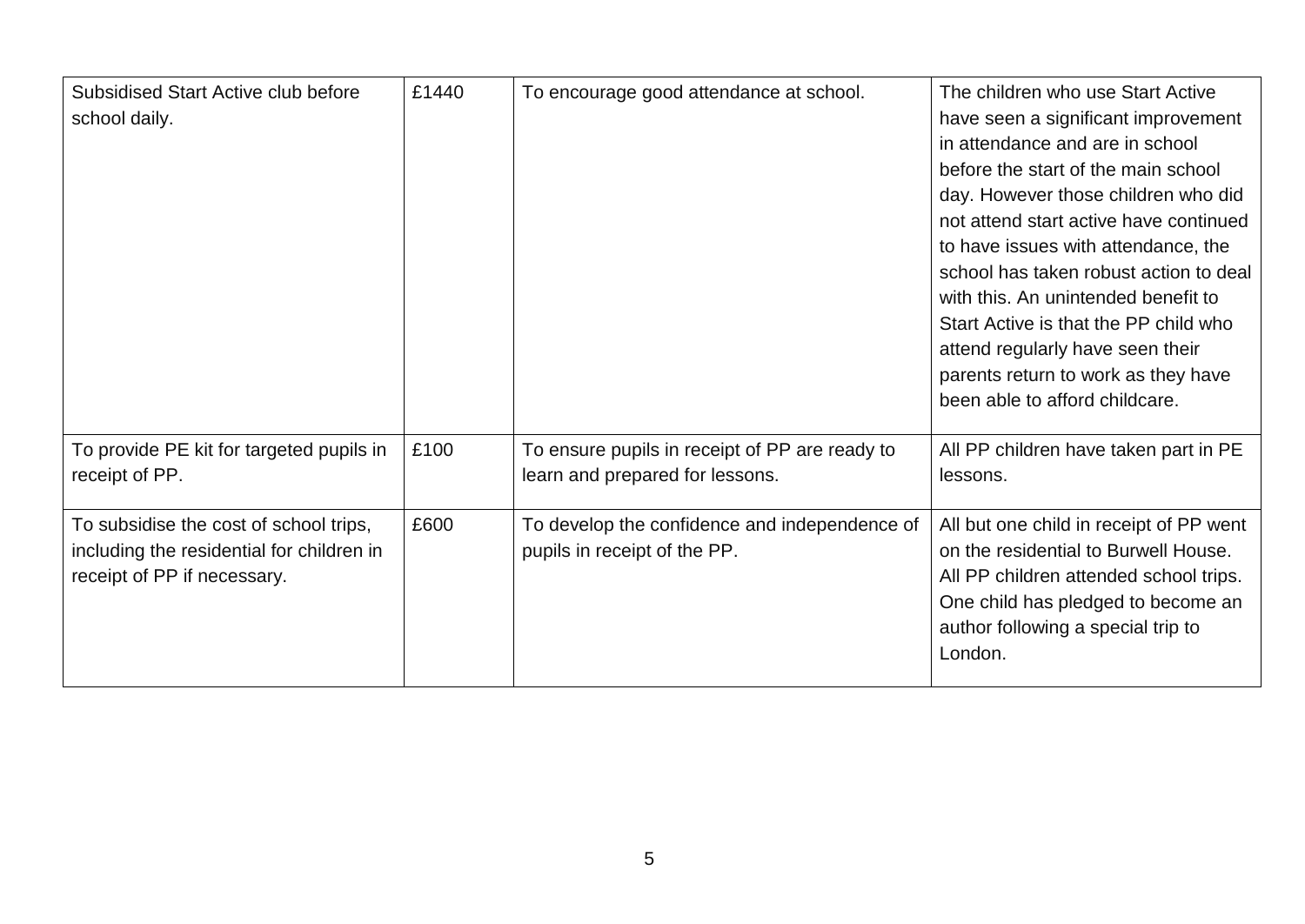| Contingency fund to meet the<br>emerging needs of children in receipt<br>of PP and the high number of PP<br>pupils who transfer to us mid-year. | £500 | To enable the school to meet the emerging<br>needs of pupils in receipt of PP. | This was used to boost the phonics<br>teaching of four children, by providing<br>one to one teaching with a TA, three<br>of these who transferred mid-year to<br>ensure they met the required level of<br>phonic and were able to make<br>progress in line with non PP. Three<br>met the level required, but one did not<br>achieve the required level and<br>support and intervention has been<br>identified for follow up to support |
|-------------------------------------------------------------------------------------------------------------------------------------------------|------|--------------------------------------------------------------------------------|----------------------------------------------------------------------------------------------------------------------------------------------------------------------------------------------------------------------------------------------------------------------------------------------------------------------------------------------------------------------------------------------------------------------------------------|
|                                                                                                                                                 |      |                                                                                | them to meet the level of the check in<br>Y2.                                                                                                                                                                                                                                                                                                                                                                                          |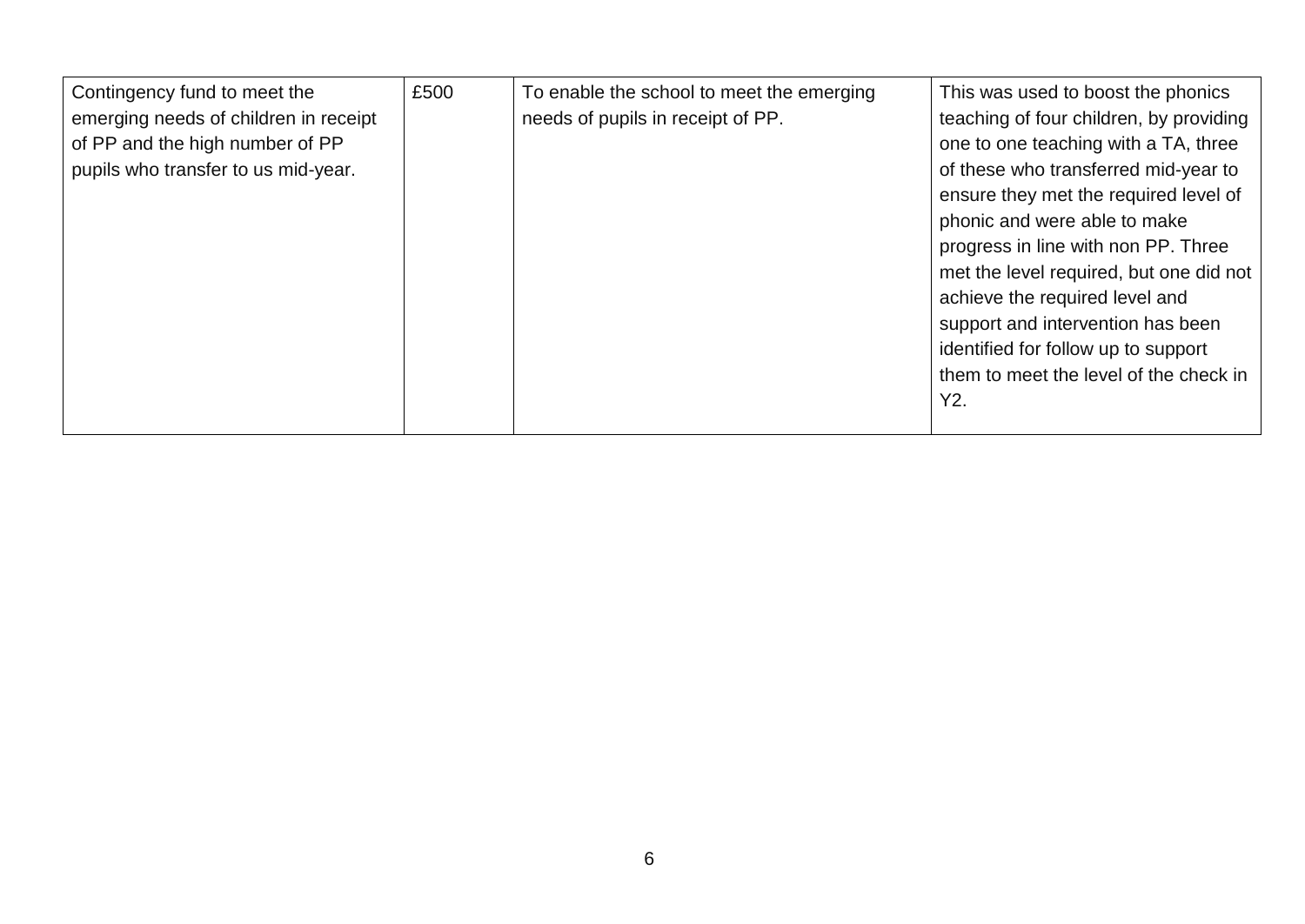| <b>Planned expenditure 2018/19</b> |                                                                                                                                                                                                                          |       |                                                                                                                                                               |                                                                                                                                                                                                               |          |  |
|------------------------------------|--------------------------------------------------------------------------------------------------------------------------------------------------------------------------------------------------------------------------|-------|---------------------------------------------------------------------------------------------------------------------------------------------------------------|---------------------------------------------------------------------------------------------------------------------------------------------------------------------------------------------------------------|----------|--|
| Targeted<br>Group                  | Action                                                                                                                                                                                                                   | Cost  | Intended outcome                                                                                                                                              | Rationale                                                                                                                                                                                                     | Outcomes |  |
| Year 1 -6                          | <b>Introducing Power Maths</b><br>across Y1-6 to ensure all<br>children a provided with<br>QFT, and taught the same<br>skills, with intervention and<br>pre-teaching being delivered<br>outside of the maths<br>lessons. | £3000 | To ensure that maths progress<br>of lower ability pupils in receipt<br>of PP is accelerated, ensuring<br>they make progress in line with<br>all other pupils. | Low achieving children<br>in receipt of PP, are often<br>put in low ability groups<br>and taught different<br>things to the rest of the<br>class, meaning the gap<br>continues to widen rather<br>than close. |          |  |
| KS <sub>1</sub>                    | Additional TA support in<br>class to run interventions<br>(phonics, handwriting,<br>reading) and to provide<br>additional support to pupils<br>in receipt of PP during<br>lesson time.                                   | £4500 | To ensure that progress of<br>pupils in receipt of PP is<br>accelerated.                                                                                      | Children in receipt of PP,<br>in KS1 have not achieved<br>as well as non-PP<br>children.                                                                                                                      |          |  |
| <b>Y6</b>                          | Additional TA support in<br>class to provide pre-<br>teaching and intervention in<br>the afternoons.                                                                                                                     | £3400 | To ensure that progress of<br>pupils in receipt of PP is<br>accelerated.                                                                                      | High number of pupils in<br>receipt of PP in Y6 (%50)<br>who are at risk of not<br>achieving target set by<br>FFT.                                                                                            |          |  |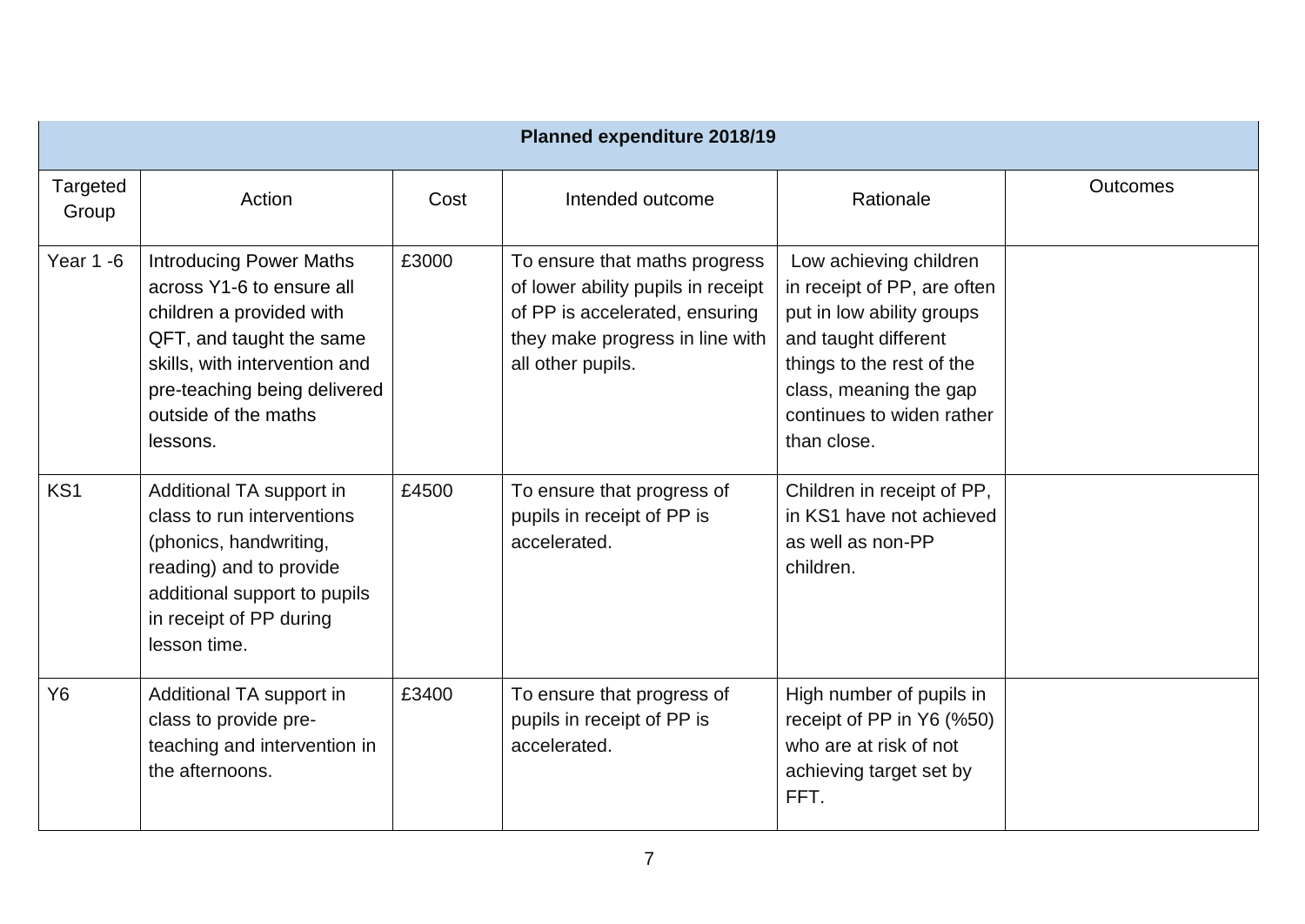| KS <sub>2</sub>     | Additional TA support in<br>both classes to enable class<br>teachers to deliver<br>feedback/marking in RWM<br>to individuals where they are<br>at risk of not being on track<br>to meet end of year<br>objectives. | £5000 | To ensure that progress of<br>pupils in receipt of PP is<br>accelerated by having<br>additional support from the<br>class teacher. Precision<br>teaching, cued spelling.                                                                                                                                                                                                                                                                                                      | Individual feedback to<br>children was often<br>provide in written format,<br>or provided by<br>inexperienced staff,<br>facilitating the teacher to<br>deliver this feedback<br>should ensure children<br>are on track to achieve<br>the standard at the end<br>of the years. |  |
|---------------------|--------------------------------------------------------------------------------------------------------------------------------------------------------------------------------------------------------------------|-------|-------------------------------------------------------------------------------------------------------------------------------------------------------------------------------------------------------------------------------------------------------------------------------------------------------------------------------------------------------------------------------------------------------------------------------------------------------------------------------|-------------------------------------------------------------------------------------------------------------------------------------------------------------------------------------------------------------------------------------------------------------------------------|--|
| Reception<br>and Y1 | <b>Specialist Practitioner</b><br>Support                                                                                                                                                                          | £2200 | Support to target children with<br>challenges such as learning<br>difficulties, social and<br>emotional problems, issues<br>around disability as well as<br>more complex needs to help<br>children overcome who are<br>experiencing problems that<br>hinder their successful learning<br>and participation in school and<br>other activities. These<br>problems can include a range<br>of emotional and social<br>problems or learning difficulties<br>on a one to one basis. | To develop skills required<br>in learning and social<br>environment. Evidence of<br>progress through<br>Individual records of<br>involvement and access<br>to the curriculum.                                                                                                 |  |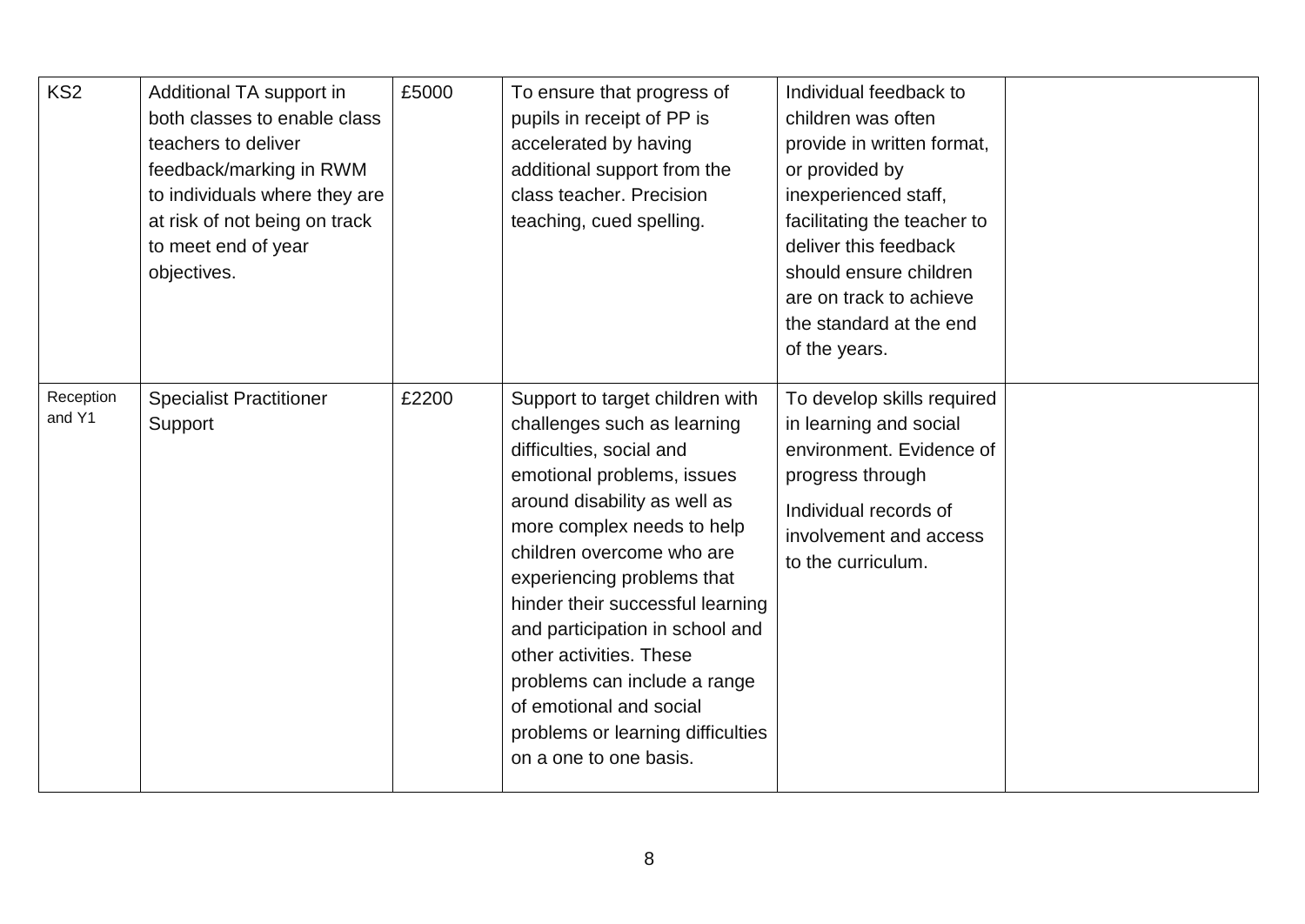| Whole<br>School | To improve the behaviour of<br>pupils in receipt of PP<br>during lesson time, through<br>increased engagement in<br>lessons, by using practical<br>resources to support<br>learning. | £800  | To ensure pupils are able to<br>participate in lessons, in<br>particular maths, by having<br>visual/practical resources to<br>enable improved progress. | Children in receipt of PP<br>do not make the same<br>progress in maths as<br>their peers. Teachers<br>report that this is often<br>because they lack the<br>vocabulary or knowledge<br>to apply this.                    |  |
|-----------------|--------------------------------------------------------------------------------------------------------------------------------------------------------------------------------------|-------|---------------------------------------------------------------------------------------------------------------------------------------------------------|--------------------------------------------------------------------------------------------------------------------------------------------------------------------------------------------------------------------------|--|
| Whole<br>School | Provide support for parents<br>and children to collaborate<br>at home with reading,<br>through new books, and<br>story workshops.                                                    | £1000 | To improve the number of<br>children reading at home so<br>they can make accelerated<br>progress with reading at<br>school.                             | Children in receipt of PP<br>do not frequently read at<br>home, their progress in<br>reading is not as rapid as<br>those who are sharing<br>books at home with<br>parents.                                               |  |
| <b>Y6</b>       | Provide home study books                                                                                                                                                             | £560  | To ensure children in receipt of<br>PP are able to support their<br>own learning at home.                                                               | To ensure children can<br>complete homework at<br>home.                                                                                                                                                                  |  |
| Whole<br>School | To subsidise the cost of<br>school trips, including the<br>residential for children in<br>receipt of PP if necessary.                                                                | £600  | To develop the confidence and<br>independence of pupils in<br>receipt of the PP.                                                                        | Learning experiences,<br>especially those involving<br>collaborative learning are<br>shown to have a positive<br>impact on learning, we<br>know from the pupil voice<br>that the children would<br>otherwise miss out on |  |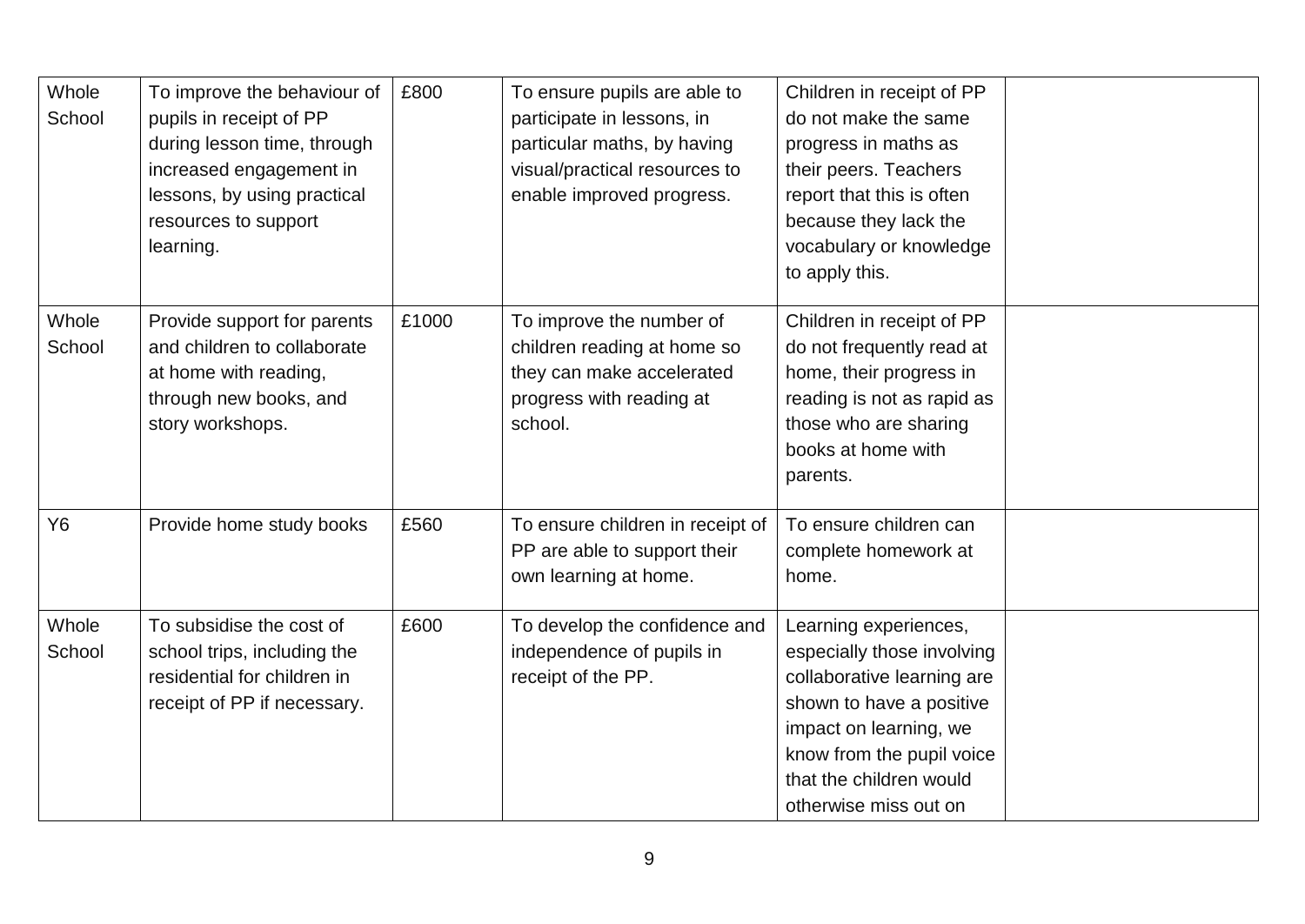|                 |                                                                                     |       |                                                                                                                                                                                                                                                                                                                                                                | these experiences.                                                                                                                                                                                                                                                                    |  |
|-----------------|-------------------------------------------------------------------------------------|-------|----------------------------------------------------------------------------------------------------------------------------------------------------------------------------------------------------------------------------------------------------------------------------------------------------------------------------------------------------------------|---------------------------------------------------------------------------------------------------------------------------------------------------------------------------------------------------------------------------------------------------------------------------------------|--|
| Year 5/6        | To subsidise the cost<br>residential for children in<br>receipt of PP if necessary. | £700  | Extend life experiences by<br>offering Residential visits in<br>multi activity centres and<br>develop cultural history,<br>geography and citizenship. To<br>develop the resilience, greater<br>independence and raise<br>aspirations of pupils in receipt<br>of the PP. To increase self-<br>confidence,, better team<br>working and improved social<br>skills | learning experiences,<br>especially those involving<br>collaborative learning are<br>shown to have a positive<br>impact on learning                                                                                                                                                   |  |
| Whole<br>School | <b>Introduce Mindfulness</b><br>across the whole school                             | £1000 | To ensure that all children in<br>receipt of PP, have a<br>strategies to help them stay<br>focussed during stressful and<br>difficult situations, for example<br>when faced with timed tests, or<br>changes during the day.<br>Teaching delivered in small<br>groups by a teacher.                                                                             | The mental wellbeing of<br>some children in receipt<br>of PP, can be difficult<br>when they are faced with<br>challenging situations,<br>they then have few<br>appropriate responses as<br>they tend to use the<br>default response of fight<br>or flight to manage the<br>situation. |  |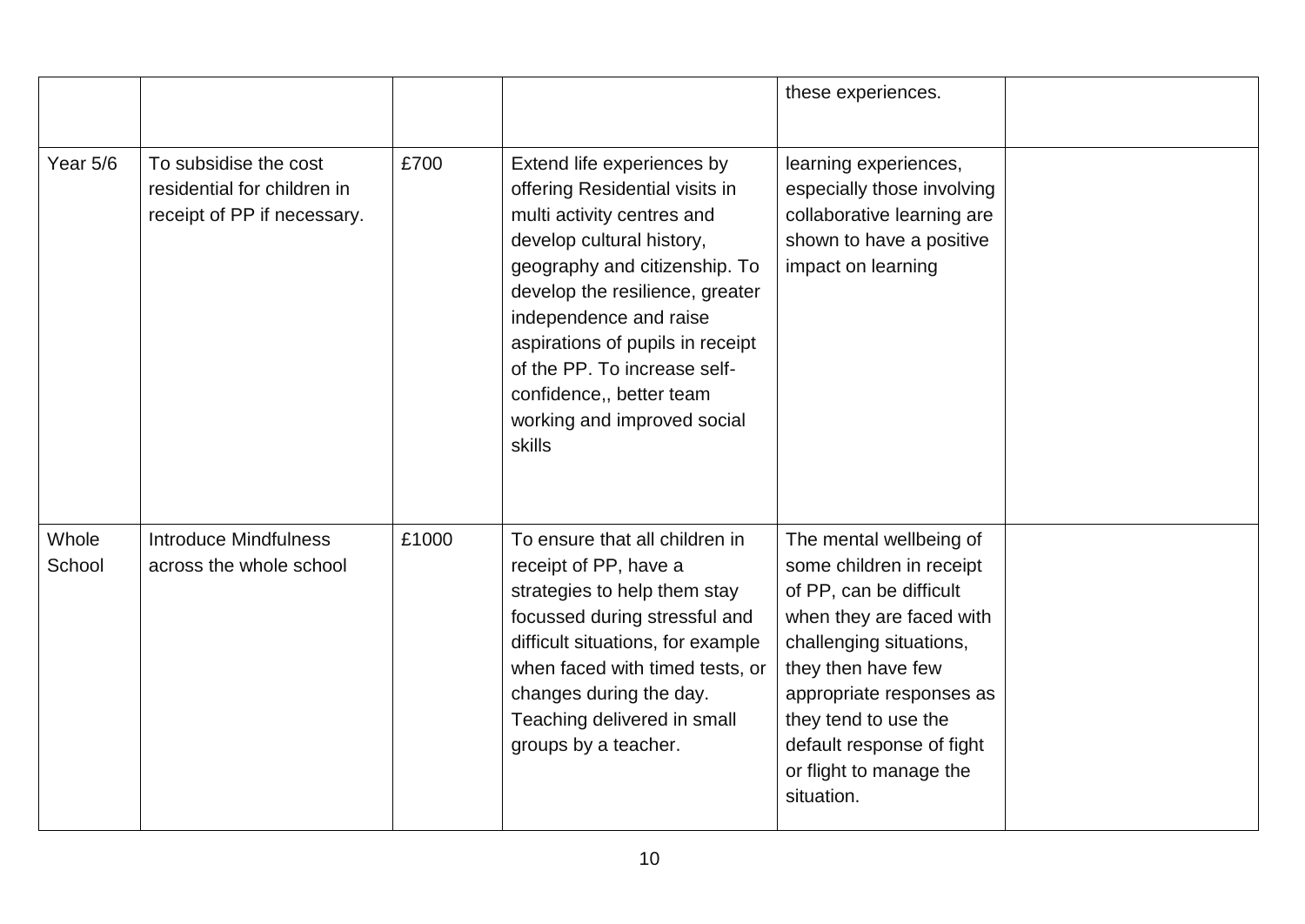| <b>New</b><br>arrivals to<br>school,<br>YR and<br>Y1. | Targeted support for PP<br>children to highlight the<br>early intervention of basic<br>skills for PP children with<br>SEN. | £500 | Build on and improve basic<br>literacy and numeracy skills<br>targeted at PP children with<br>SEN.                                                                                                                                                                                                                                                    | To ensure PP children<br>will settle well and make<br>good progress, evidence<br>from Learning Journeys,<br>Year 1 & 2 teacher<br>assessment shows<br>steady progress.                                                   |  |
|-------------------------------------------------------|----------------------------------------------------------------------------------------------------------------------------|------|-------------------------------------------------------------------------------------------------------------------------------------------------------------------------------------------------------------------------------------------------------------------------------------------------------------------------------------------------------|--------------------------------------------------------------------------------------------------------------------------------------------------------------------------------------------------------------------------|--|
| Reception<br>to Year 6                                | <b>Reading Challenges to</b><br>target children as identified<br>at not reading at home.                                   | £250 | Raise the profile of reading<br>and increase reading skills<br>Increase attainment in reading<br>so that that all children in<br>receipt of PP, make progress<br>in line with their peers.<br>Through the summer reading<br>challenge special breakfast<br>and film club, reward<br>bookmarks, including Hot<br>Chocolate club and postcards<br>home. | A number of children in<br>receipt of PP do not<br>access home reading,<br>Sumdog or visit the<br>library. By having high<br>value rewards and<br>sharing success with<br>home parental<br>engagement should<br>improve. |  |
| <b>Year 1 -6</b>                                      | <b>Implement Growth Mindsets</b><br>across the school.                                                                     | £250 | To ensure that all children in<br>receipt of PP, particularly the<br>more able to accelerate<br>progress by being mentally<br>well, and having the courage to<br>try learning tasks they perceive<br>they may fail at.                                                                                                                                | Our more able PP<br>children seldom take<br>risks in their learning as<br>they are afraid of failure.                                                                                                                    |  |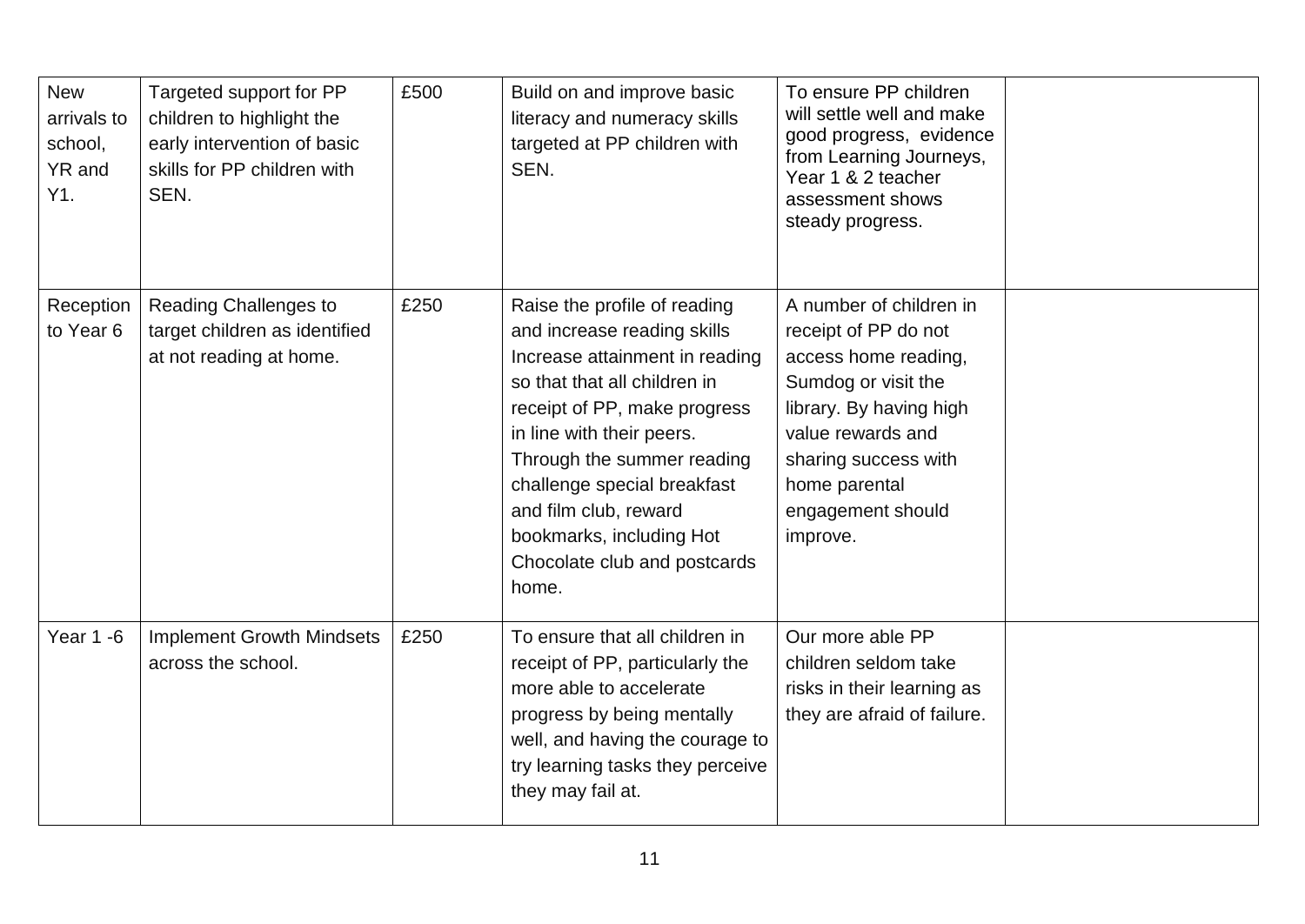| <b>KS2 Boys</b> | Free, structured lunchtime<br>sports clubs to support<br>behaviour and skill/interests<br>of boys in receipt of PP | £1800 | To reduce incidents of bad<br>behaviour during lunchtimes of<br>boys in receipt of PP ensuring<br>they are in the best possible<br>place to start lessons in the<br>afternoon.                                                                   | Last year this was really<br>successful and the<br>children have requested<br>this stay, the children in<br>KS2 report they are<br>unable to attend clubs<br>out of school because<br>they can't get to them.                                                     |  |
|-----------------|--------------------------------------------------------------------------------------------------------------------|-------|--------------------------------------------------------------------------------------------------------------------------------------------------------------------------------------------------------------------------------------------------|-------------------------------------------------------------------------------------------------------------------------------------------------------------------------------------------------------------------------------------------------------------------|--|
| Year 5/6        | Introduce the role of Peer<br><b>Mediators</b>                                                                     | £500  | To reduce incidents of bad<br>behaviour of children in receipt<br>of PP ensuring they are in the<br>best possible place to learn<br>and provide them with conflict<br>resolution strategies that will<br>support them throughout their<br>lives. | A significant proportion of<br>children in receipt of PP<br>have also lived with<br>domestic violence, and/or<br>parental mental health<br>they therefore have a<br>limited range of tools in<br>their experience to draw<br>on when confronted with<br>conflict. |  |
| Whole<br>School | <b>Subsidised Start Active club</b><br>before school daily.                                                        | £1440 | Places provided in Start Active<br>club will help improve<br>attendance and punctuality<br>and social skills. As well as<br>raising aspirations.                                                                                                 | <b>Start Active has been</b><br>really successful over the<br>past two years, ensuring<br>children attend school<br>regularly as well as<br>ensuring parents can<br>return to work. Parents<br>report that they really<br>value this, especially as               |  |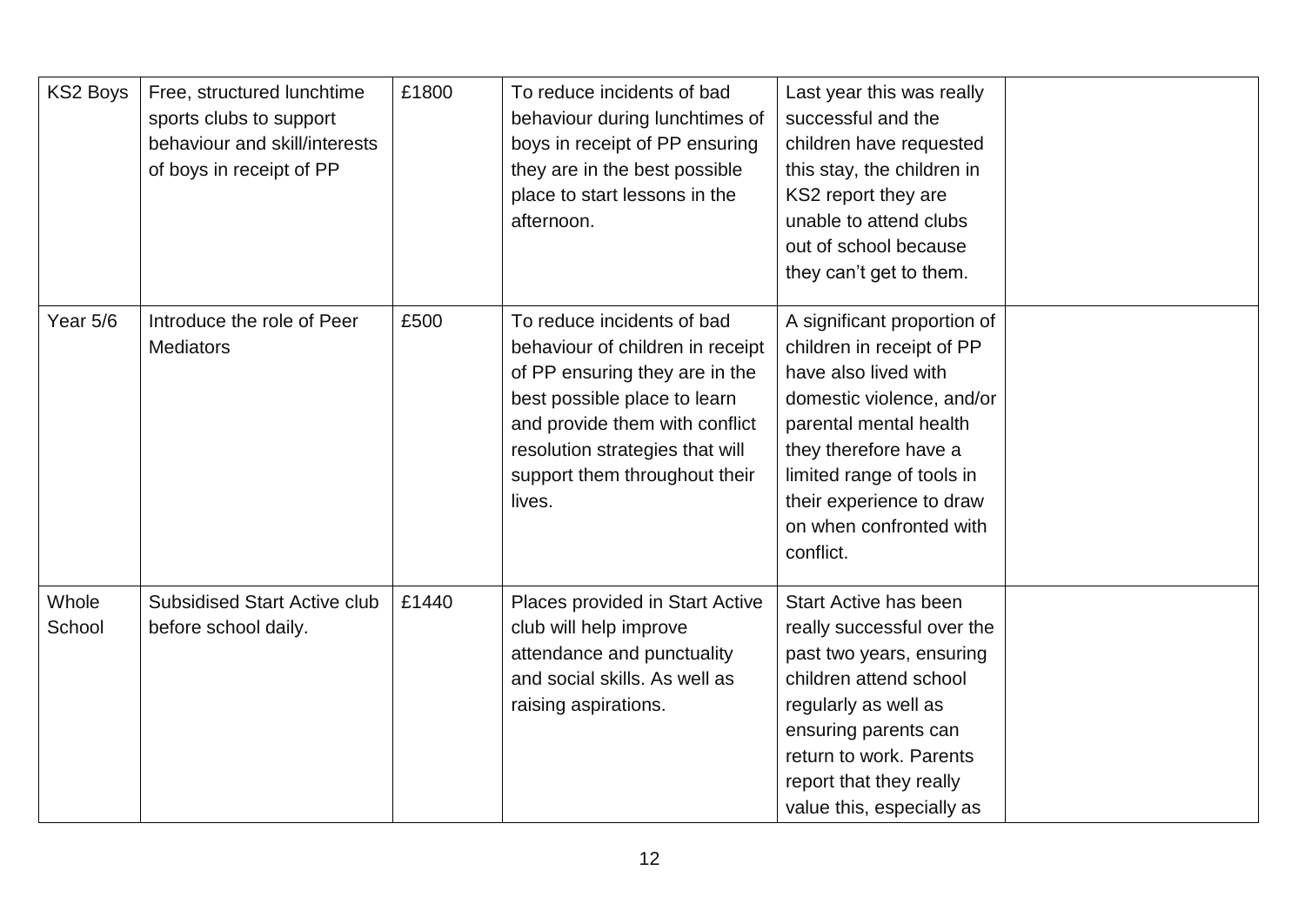|                           |                                                                                   |      |                                                                                                                                           | there n no longer a child<br>minder in the village.                                                                                                                                                                                                                                                                                                           |  |
|---------------------------|-----------------------------------------------------------------------------------|------|-------------------------------------------------------------------------------------------------------------------------------------------|---------------------------------------------------------------------------------------------------------------------------------------------------------------------------------------------------------------------------------------------------------------------------------------------------------------------------------------------------------------|--|
| <b>Year 1 -6</b>          | To provide PE kit for<br>targeted pupils in receipt of<br>PP.                     | £200 | To ensure pupils in receipt of<br>PP are ready to learn and<br>prepared for lessons.                                                      | Children in receipt of PP,<br>often don't have their kit<br>or a change of foot wear<br>for active times of day<br>and PE lessons. Parents<br>have reported that they<br>are unable to afford to<br>buy an additional pair of<br>trainers for school, so<br>often the children are<br>under pressure 'Not to<br>lose/ruin/forget' their<br>trainers each day. |  |
| Years<br>$2,3,4$ and<br>5 | Offer stringed instrument<br>lessons and free instrument<br>loans to all children | £300 | To ensure children in receipt of<br>PP, are able to access high<br>quality music tuition, they<br>would be unable to access<br>otherwise. | A number of non-<br>disadvantaged children<br>access private music<br>tuition outside of school,<br>which is not possible for<br>children in receipt of PP.<br>Funding these lessons<br>will provide equality of<br>opportunity.                                                                                                                              |  |
| KS <sub>2</sub>           | Offer piano lessons to<br>targeted pupils                                         | £300 | To ensure children in receipt of<br>PP, are able to access high<br>quality music tuition, they                                            | A number of non-<br>disadvantaged children<br>access private music                                                                                                                                                                                                                                                                                            |  |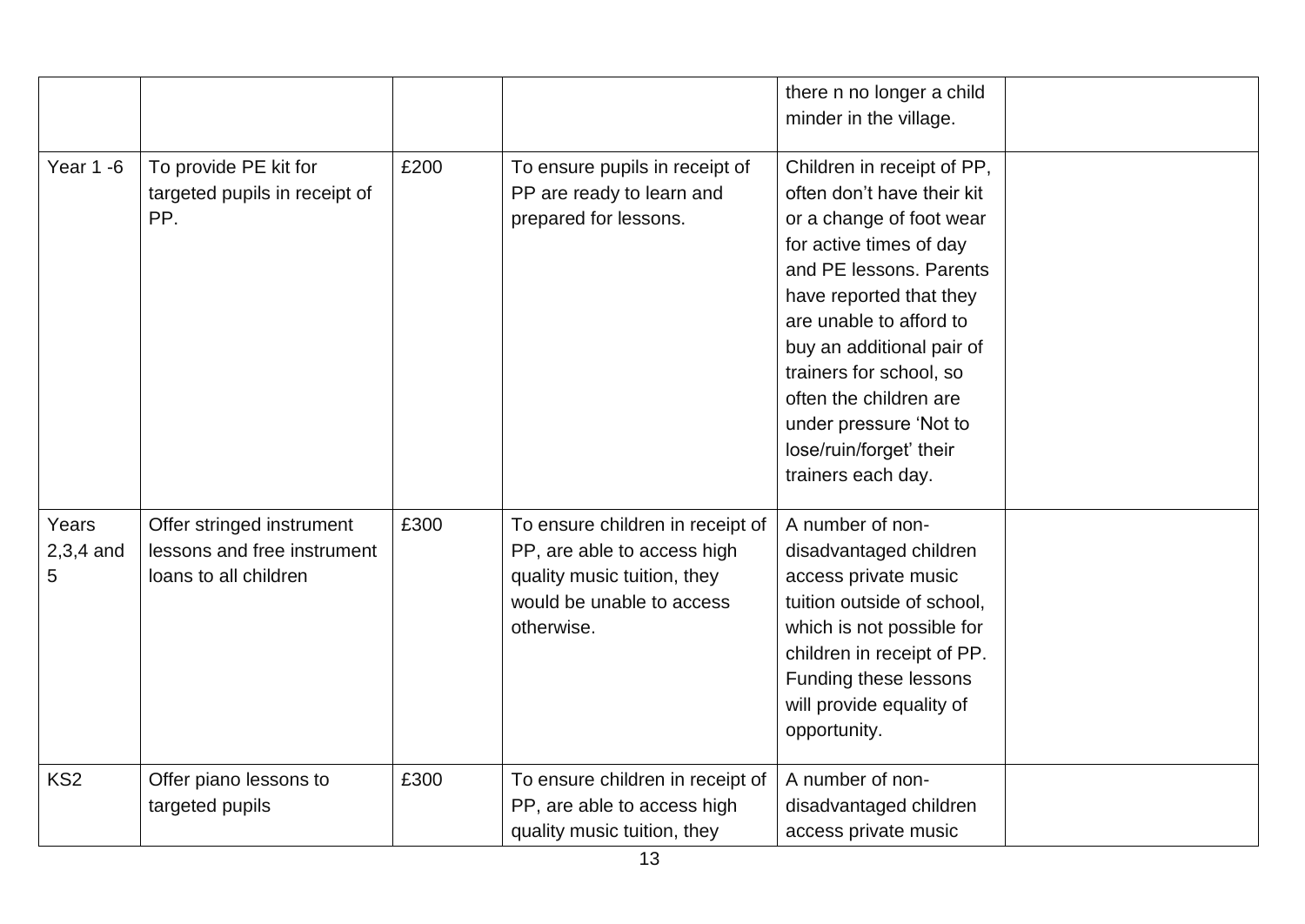|                 |                                                                                                                                                       |       | would be unable to access<br>otherwise and improve their<br>engagement with learning and<br>behaviour.                                                                                                                                                                                                                                       | tuition outside of school,<br>which is not possible for<br>children in receipt of PP.<br>Funding these lessons<br>will provide equality of<br>opportunity.                                                                             |  |
|-----------------|-------------------------------------------------------------------------------------------------------------------------------------------------------|-------|----------------------------------------------------------------------------------------------------------------------------------------------------------------------------------------------------------------------------------------------------------------------------------------------------------------------------------------------|----------------------------------------------------------------------------------------------------------------------------------------------------------------------------------------------------------------------------------------|--|
| Whole<br>School | <b>Office Staff</b>                                                                                                                                   | £1000 | To target/support parents to<br>achieve better attendance and<br>punctuality and to ensure<br>children make progress,<br>particularly those from<br>vulnerable groups Provided by<br>producing data and information<br>to HT/Governors weekly/<br>various times in the academic<br>year. Ensure attendance<br>issues are dealt with rapidly. | Children who persistently<br>absent in 17/18 were all<br>children in receipt of PP.                                                                                                                                                    |  |
| Whole<br>School | Contingency fund to meet<br>the emerging needs of<br>children in receipt of PP and<br>the high number of PP<br>pupils who transfer to us<br>mid-year. | £500  | To enable the school to meet<br>the emerging needs of pupils<br>in receipt of PP.                                                                                                                                                                                                                                                            | There is high mobility of<br>PP, every new in year<br>child in the Autumn term<br>2017 was eligible for PP.<br>Reserving a contingency<br>was essential last year to<br>meet the needs of new<br>children and the<br>emerging needs of |  |